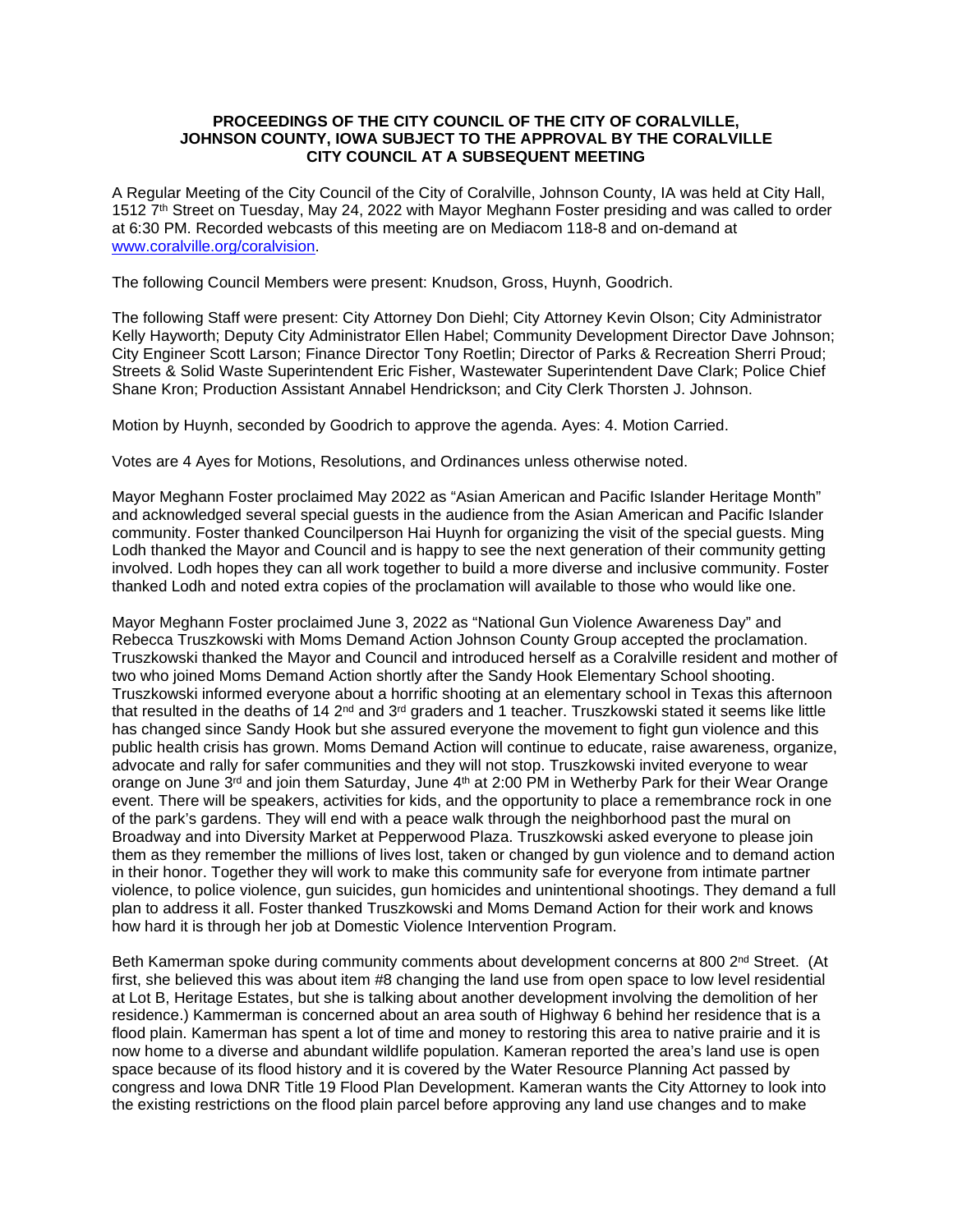public any hydrological studies required to develop this area prior to rezoning it. Kameran believes any development of this flood plain parcel will bring more flooding of 2nd Street. Kameran is not opposed to the building being demolished and replaced but is concerned they will only have the minimum flood protections in place. Kameran was informed of these plans 5 weeks ago and agrees there are plenty of problems with the building and is willing to move, but she wants the Council to be aware of these issues.

Judy Clinton or Applewood Court congratulated the Mayor and Council on tonight's proclamations. Clinton has been a recipient of Beth's organic vegetables for the last 12 years and having a local farmer at the Farmer's Market is a privilege and they have taken good care of the land mentioned earlier. Clinton was disappointed with the decision about ex-Council Member Jill Dodds because of what has been going on with her partner. Clinton stated Dodds has done a very good job as a Council Member and thought it was too bad, she is being held accountable for something that doesn't involve her and we don't even know the outcome of. Foster thanked Clinton for her comments.

Board Member Molly Miller of the Housing Trust Fund of Johnson County thanked the City of Coralville for all of its support and designating \$200,000.00 in ARPA funds to the Housing Trust Fund. Housing Trust Fund's goal is to promote and support affordable housing in Johnson County and provide access to safe, decent and affordable housing for all. In Fiscal Year 2021 they invested \$2.1 million and leveraged \$16.8 million, earning \$8.00 for every \$1.00 invested. Of the 77 households with 134 individuals awarded funds, 95% of the awards were to households earning 60% or less of the median income, 52% were female headed households, 36% were individuals of color and 26% were individuals with a disability. They have awarded \$11.6 million to 909 households between 2004 and 2021. The Housing Trust Fund of Johnson County looks forward to working with the City in the future.

Ming Lodh invited the following Asian American and Pacific Islanders introduced themselves and shared their nationalities: Anish & Anjali Lodh are half Chinese and half Indian born in the U.S. and their parents Ming Lodh is originally from Shanghai, China and Romy Lodh is originally from India and grew up in Kenya; Damien Kim is South Korean born in the U.S. and both her parents are from South Korea; Omega Dancel is originally from the Philippines; Anika Nguyen is half Filipino and half Vietnamese born in the U.S.; Kevy Huynh and Kyla Huynh are Vietnamese and born in the U.S. and both their parents are from Vietnam; Prisha Kandel and Nirvan Kandel were born in the U.S. and their mom is from Nepal and dad is from India; and Ayush Lansal was born in the U.S. and both parents are from Nepal.

Dan Kauble thanked former Council Member Jill Dodds for putting the community first by submitting her willful resignation which leaves the focus on City business instead of personal matters. Kauble spoke to the Council about the vacancy understanding the Council feels it is important to have the position filled through an election and wanting the position filled quickly so they can conduct City business with a quorum. Kauble proposed the Council pass a resolution calling for a special election and granting the Mayor temporary voting powers until the position is filled. Kauble feels the Mayor is an elected official who represents the interests of Coralville residents as much as any Councilor. Kauble thought City staff will give the Council lots of reasons why this isn't possible but entirely in the power of the Council to do this. Kauble was concerned with Councilperson Laurie Goodrich's comments about knowing a few good candidates that could be appointed to the vacancy and not being worried about an appointee's incumbency giving them an unfair advantage in the next election. Kauble asked the Council to call for a special election and to give the Mayor voting powers to circumvent any concerns brought up by City staff.

## **VACANCY ON THE CITY COUNCIL**

After the resolution was read, Councilperson Hai Huynh asked what the process will look like for the general public. City Administrator Kelly Hayworth responded after the Council's discussion last work session staff prepared a draft application form for those willing to be appointed to the Council to fill the vacancy. They plan to inform the public through several means that applications are available and give them 14 days to apply for the position. It is then up to the Council to review the applications and decide if they want to hold any interviews or not. Then the Council will decide who to appoint to the vacancy. It will be by the second meeting in June before all of this could happen. The general public will have 14 days after the publication of a notice of intent to appoint a person to the Council to fill out turn in a petition to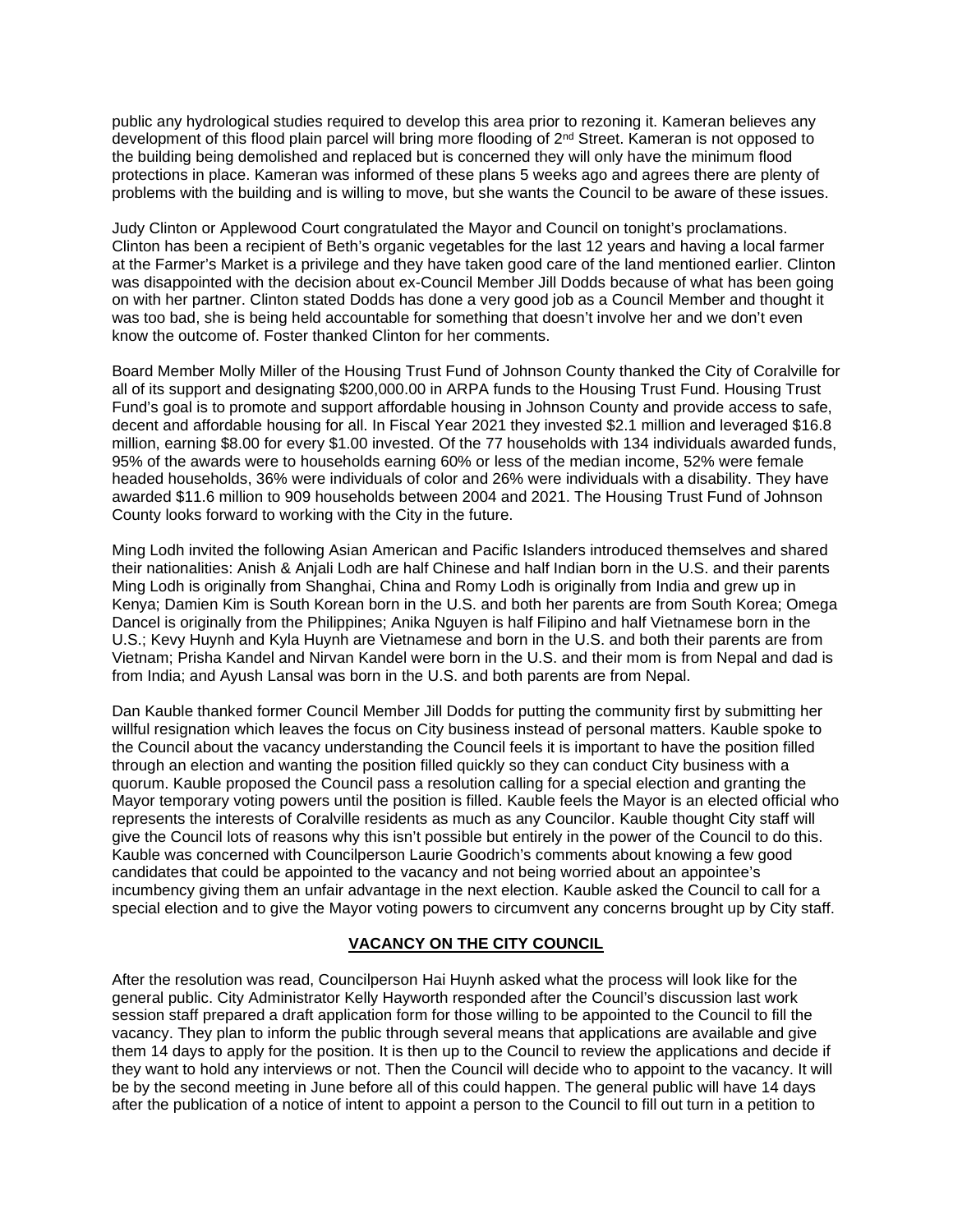hold a special election. A petition will need about 398 signatures. Foster noted the Council has a lot of say in how the process will look to appoint someone. Hayworth noted the Council can choose the process and can include an interview process by the whole Council, by a committee appointed by the Council and they have full latitude about how a decision will be made. The Mayor and Council then discussed the appointing someone to fill the vacant City Council position versus holding a special election. Some highlights of the discussion were Foster confirming they could interview candidates in full view of the public for transparency and the public can still call for a special election by collecting the petition signatures. Councilperson Mitch Gross confirmed the earliest a special election could happen is August. Gross wants to know what the appointment process will look like before he could vote to appoint someone and needed the process to include an opportunity to ask some questions in addition to the application form. Foster agreed and wanted to be clear about the process and make it as transparent as possible. Foster noted the Council cannot require that the appointed person not to run for the next election to fill the seat, but they can be a question they can ask the applicant about their intentions to run to help with their decision. Foster and Gross feel there is an unfair advantage for an appointed person to run in the next election. Councilperson Laurie Goodrich clarified she isn't sure a lot of people will applu and wants to encourage anyone to run and would not be the one choosing who will fill the vacancy even though she can think of a few people who might want to fill out an application. Goodrich wants to have applications readily available at several City locations and through the website. Foster wanted to make sure the public understood if they go with an appointment there are several ways for them to weigh in and they ultimately have the final say by filing the petition for special election. Huynh addressed Kauble's suggestion of the Mayor having voting powers. Hayworth explained state law is very clear on the Mayor being able to vote and City Attorney Kevin Olson added our form of government does not allow the Mayor to vote and it is not something that can be changed quickly. Gross asked why could they have a special election to fill Huynh's position with less time left in the term and now they have to appoint someone quickly to a position with a longer term. Gross stated limiting an appointee to not run in the next election is a threshold the School Board has always used even though the City cannot require it. Gross believes the power of incumbency needs to be earned by the voters and not by appointment. Huynh acknowledged Gross's point on her being elected for a lesser term but she agreed with Goodrich that anyone can apply to be appointed and they have the same chance she did to sit on the Council if they want to. The appointment gives people the opportunity to serve the public quicker than an election. Huynh noted the Council is not making this decision lightly and they have looked into how the different processes look and work but they also have to serve the public which cannot happen if they don't have a quorum to conduct City business. Goodrich stated even though she is for an appointment she is not against a special election in August even though it will be a financial drain on the City. Goodrich wants to make sure everyone can make it to the Council meeting to conduct City business until August if they have a special election. Foster explained this vacancy is different to the last vacancy because of the timing and it is not an apple-to-apple comparison. Foster believes in elections but the timing is a concern with everyone being gone during the summer. There are already items they have put on hold because four members can't be at a meeting. Foster will only do an appointment if it is transparent and the public can call for a special election if it is not happy with the Council's decision. Councilperson Mike Knudson and Hayworth corrected Foster that there cannot be a special election because the appointment will occur after the 14 day deadline to turn in a special election petition. Foster apologized for thinking they could extend the petition deadline until after the appointment but they still call for a special election even if the deadline is before the interviews. Councilperson Mike Knudson confirmed if they vote to appoint tonight the public has 14 days to turn in a petition for a special election. Knudson is fine with having a special election if there is enough interest. Knudson is considering the cost of an election, the timing and that the lack of a quorum could mean having 4 weeks between meetings to get City business done which can be a big deal. Gross noted the Council can always move the meeting dates if they have to. Foster summarized interviews should be in front of the public, the opportunity to apply is available to everyone, being clear they do not want the appointee to run in the next election and the applicants' intentions are known even though they cannot restrict them from doing so. Gross added there is two weeks for people to apply and there will be a special meeting to interview applicants. Hayworth said that is up to the Council. Other things up to the Council is deciding if they are all at the interviews, which Foster thinks should happen and if they will interview all the applicants or just chose a few. Gross stated his gut tells him to vote no on this. Goodrich noted if they don't appoint in June there is only a month until an August election. Huynh pointed out if they vote to appoint the public has two weeks to submit a petition on June 8<sup>th</sup>. Huynh noted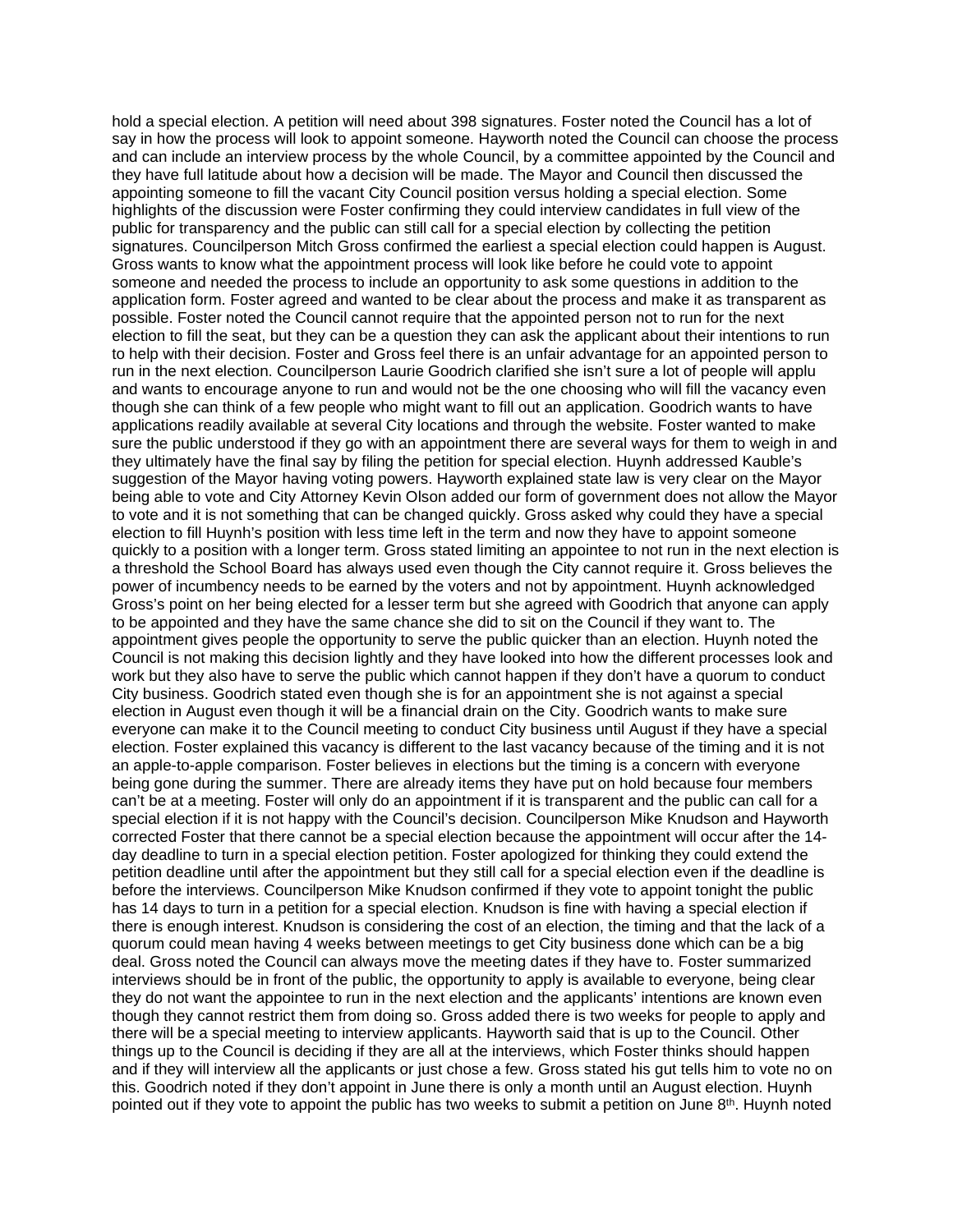an appointment will not cost tax payers anything and a special election will cost \$20,000.00 to \$25,000.00 according to County Auditor Travis Weipert. If they appoint someone the seat will be filled at the second meeting of June. If there is an election the seat won't be filled until August 16th or later. Huynh asked community members to reach out and let them know what they want and that the Council is here to work for them. Knudson asked what happens with a 2-2 vote. Olson responded the resolution fails. Knudson asked if they have enough time to makes a decision next meeting. Hayworth responded the Council has 60 days to make a decision from the time of the vacancy or the County automatically sets a special election. Foster thanked everyone for the discussion.

## **RESOLUTION NO. 2022-75**

Resolution of intent to appoint person to fill a City Council vacancy, was introduced by Knudson, seconded by Huynh. A roll call vote was taken, Ayes: Huynh, Goodrich, Knudson. Nays: Gross.

## **LOT 1, REDHAWK SUBDIVISION, PART THREE**

**ORDINANCE NO. 2022-1002** An ordinance amending the Coralville Zoning Ordinance, the same being Ordinance No. 2020-1009, as previously amended, rezoning certain property located within the corporate limits of the City of Coralville, Johnson County, Iowa and generally known as Lot 1, Redhawk Subdivision, Part Three, from C-PUD-1, Commercial Planned Unit Development One District, to C-PUD 2, Commercial Planned Unit Development Two District, was introduced by Gross, seconded by Goodrich for 3<sup>rd</sup> and final consideration. A roll call vote was taken. Ordinance declared adopted after its publication as required by law.

## **RESOLUTION NO. 2022-76**

Resolution approving the PUD-B Site Plan for Lot 1, Redhawk Subdivision, Part Three, Coralville, Iowa, was introduced by Huynh, seconded by Gross. A roll call vote was taken. Resolution declared adopted.

## **LOT B, HERITAGE ESTATES**

After the ordinance was read, Knudson pointed out comments made earlier in community comments do not have anything to do with this item and were about a different area. Community Development Director Dave Johnson confirmed and Beth Kamerman agreed the comments were about a different development.

**ORDINANCE NO. 2022-1003** An ordinance amending the Coralville Community Plan to reflect certain property generally known as Lot B, Heritage Estates, Coralville, Iowa to be designated Low-Density Residential Use in place of Open Space Use, was introduced by Goodrich, seconded by Knudson for 3rd and final consideration. A roll call vote was taken. Ordinance declared adopted after its publication as required by law.

# **WATER AND SOLID WASTE RATES**

Foster noted the rate increase amounts and effective dates are listed in the memo and ordinance.

**Ordinance No. 2022-1004** An ordinance amending Chapter 107 of the Code of Ordinances of the City of Coralville (2011), as previously amended, by changing Water and Solid Waste Collection Fees, was introduced by Knudson, seconded by Huynh for  $3<sup>rd</sup>$  and final consideration. A roll call vote was taken. Ordinance declared adopted after its publication as required by law.

## **CLEAR CREEK AMANA COMMUNITY SCHOOL DISTRICT 28E AGREEMENTS**

After Resolution No. 2022-77 was read, Hayworth noted both 28E Agreements have been approved by the Clear Creek Amana Community School District.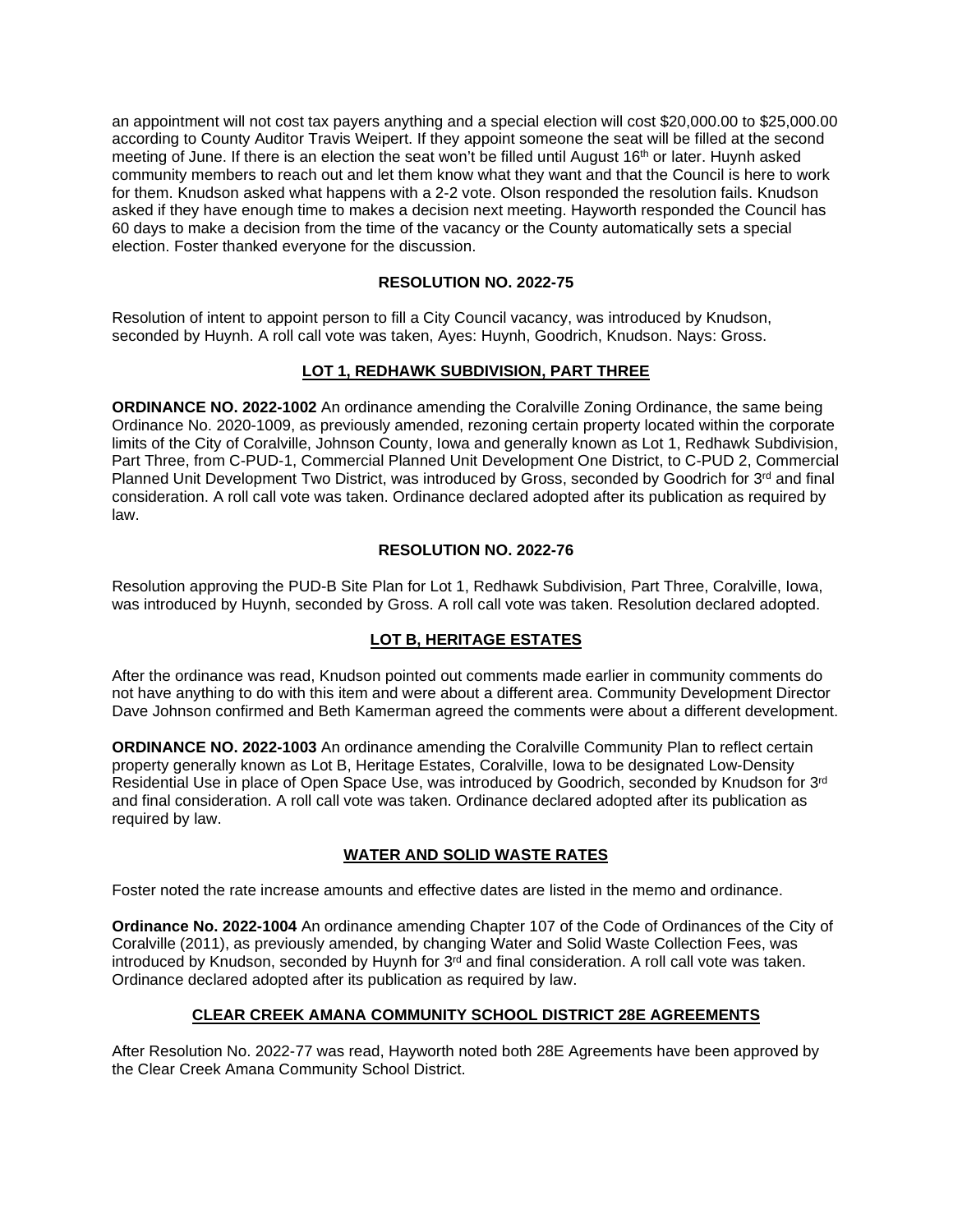#### **RESOLUTION NO. 2022-77**

It was noted this 28E Agreement outlines the obligations of each party pertaining to the construction of street and utility improvements around the new elementary school site.

Resolution approving a 28E Agreement with the Clear Creek Amana Community School District regarding the site development for the new school site in Coralville, Iowa, was introduced by Gross, seconded by Goodrich. A roll call vote was taken. Resolution declared adopted.

After Resolution No. 2022-78 was read, Director of Parks & Recreation Sherri Proud reported this is their first partnership school in the Clear Creek Amana Community School District (CCACSD) and the have three partnership schools in the Iowa City Community School District (ICCSD). The existing schools and this school are built in residential neighborhoods and essentially serve as mini recreation centers. Proud showed the layout of the new elementary school. The Recreation Department and Before and After School Program will have access to the gymnasium, restrooms and storage off the gymnasium and the commons area and their own designated classroom and kitchenette. This is a larger school than the ICCSD schools. The Before and After School Program (BASP) will serve between 110 and 130 students. They will run a summer camp, open gyms and general recreational programing just like they do at the other partnership schools. Proud noted this school will be in the West Land Use Area south of Oakdale Boulevard and west of Jones Boulevard. The City will pay \$300,000.00 to build the spaces dedicated for City use that have already been discussed. The space will have one City staff member to schedule the gym and outdoor spaces. The City will focus on the out of school time and the school district will focus on in school time. Knudson asked about how much space the City will have and Proud replied 1,025 square feet. Foster asked about the cost escalating clause in the agreement. Olson explained the City will be responsible for 1% of any construction cost increases for the school. Foster confirmed the school district is in charge of the construction including taking and awarding bids which is why the clause exists. Knudson asked if the City will be able to use the dedicated classroom when school is in session. Proud responded it will serve as office space for the staff member and there will be opportunities to hold meetings with approval of the school district.

## **RESOLUTION NO. 2022-78**

Resolution approving a 28E Agreement with the Clear Creek Amana Community School District regarding shared use of the new Elementary School to be constructed in the City of Coralville, Iowa, was introduced by Huynh, seconded by Gross. A roll call vote was taken. Resolution declared adopted.

## **OPTION AGREEMENT**

#### **RESOLUTION NO. 2022-79**

Resolution approving an Option Agreement with 6 & 6<sup>th</sup> Developers, LLC, was introduced by Goodrich, seconded by Gross. A roll call vote was taken. Resolution declared adopted.

#### **WORKFORCE HOUSING TAX CREDITS**

After the resolution was read, Knudson asked if this is related to affordable housing. Hayworth responded this is a state program designed to encourage development and more housing and was the legislature recently increased funding significantly over the next five-years. It is now a competitive grant program instead of a first come first serve program. The state limits the amount a developer can spend per unit to about \$200,000.00 but there are no rental limitations and it can be owner occupied. The state considers keeping the limit to build each unit at \$200,000.00 as encouraging affordable housing. Hayworth noted the City has had several projects take advantage of this grant like the 808 projects on 5<sup>th</sup> Street, Watts development on 1st Avenue and Hodge's development in the Iowa River Landing. This grant is a bigger issue now because of the rise in building costs for housing. The in-kind support of at least \$1,000.00 per residential unit is how the state gages community support for the project. There are usually twice as many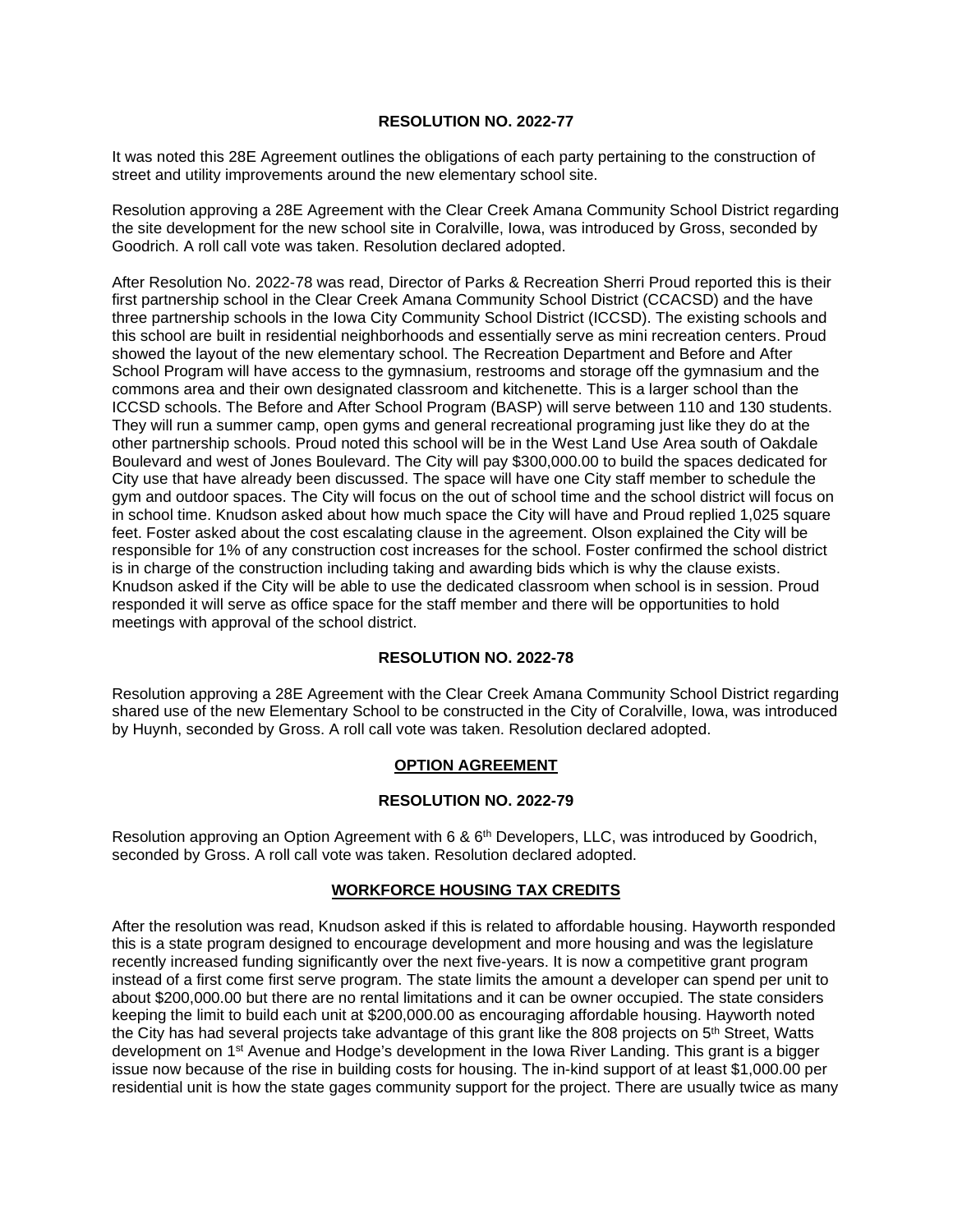applications as there is funding so not every project is guaranteed a grant. Hayworth noted there is at least one more developer interested in applying for this grant this year.

### **RESOLUTION NO. 2022-80**

Resolution of support of the Application of 6 &  $6<sup>th</sup>$  Developers, LLC for funding via the Workforce Housing Tax Credit Program and pledging City monies for the same, was introduced by Knudson, seconded by Huynh. A roll call vote was taken. Resolution declared adopted.

## **WATER PLANT FILTER MEDIA REPLACEMENT**

It was noted the public hearing will be June 14, 2022 and bids are due June 23, 2022.

### **RESOLUTION NO. 2022-81**

Resolution setting a public hearing for the plans, specifications, estimate of cost and form of contract; ordering bids; setting a date for the receiving of said bids; and directing posting of the bid letting; all for the Water Plant Filter Media Replacement, was introduced by Gross, seconded by Goodrich. A roll call vote was taken. Resolution declared adopted.

### **WELL 15 IMPROVEMENTS**

It was noted the public hearing will be June 14, 2022 and bids are due June 23, 2022.

### **RESOLUTION NO. 2022-82**

Resolution setting a public hearing for the plans, specifications, estimate of cost and form of contract; ordering bids; setting a date for the receiving of said bids; and directing posting of the bid letting; all for the Well 15 Improvements, was introduced by Huynh, seconded by Gross. A roll call vote was taken. Resolution declared adopted.

### **WASTEWATER TREATMENT PLANT BIOSOLIDS TRANSFER PUMP REPLACEMENT**

It was noted the public hearing will be June 14, 2022 and bids are due June 23, 2022.

#### **RESOLUTION NO. 2022-83**

Resolution setting a public hearing for the plans, specifications, estimate of cost and form of contract; ordering bids; setting a date for the receiving of said bids; and directing posting of the bid letting; all for the Wastewater Treatment Plant Biosolids Transfer Pump Replacement, was introduced by Goodrich, seconded by Knudson. A roll call vote was taken.

## **OAKDALE BOULEVARD EXTENSION**

After the resolution was read, Knudson asked for a cost estimate for the project. Hayworth responded determining the project cost estimate is part of this agreement. Hayworth added MMS is also doing the work for developers south of the school and the Oakes development to the east. This gives the City the advantage of having lots of information available to help make sure everything works together. The school site is close to Highway 965. It was noted this agreement is not to exceed \$169,200.00.

#### **RESOLUTION NO. 2022-84**

Resolution approving a Professional Services Agreement with MMS Consultants, Inc. regarding the Oakdale Boulevard Extension, was introduced by Knudson, seconded by Huynh. A roll call vote was taken. Resolution declared adopted.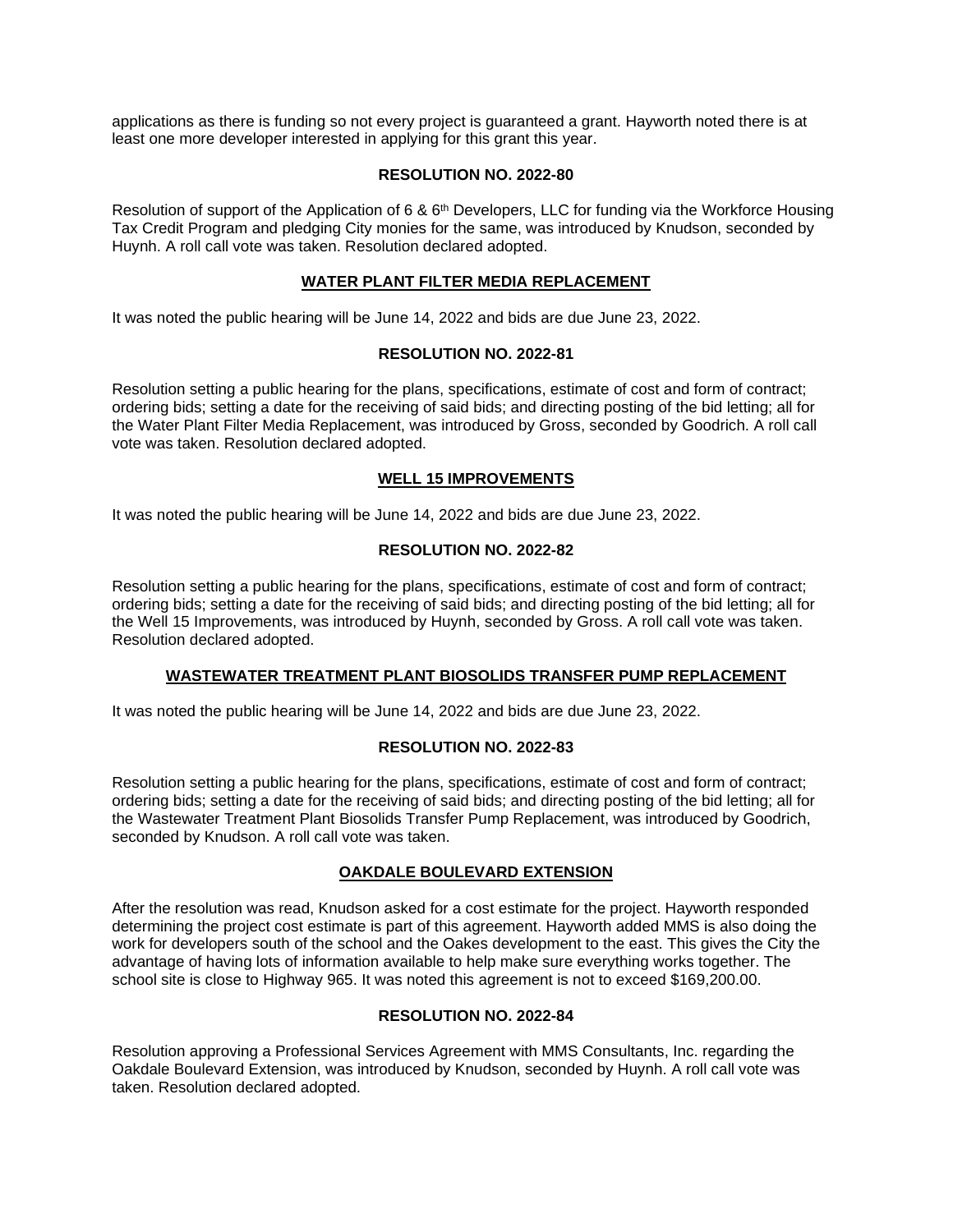## **INTERIOR DRAINAGE MODELING – STORMWATER PUMP STATIONS 5, 8, & 10**

This agreement is not to exceed \$47,000.00.

#### **RESOLUTION NO. 2022-85**

Resolution approving an Engineering Services Agreement with HR Green, Inc. for the Interior Drainage Modeling – Stormwater Pump Stations 5, 8, & 10, was introduced by Gross, seconded by Goodrich. A roll call vote was taken. Resolution declared adopted.

### **COLONY FEN EROSION PROJECT**

After the agreement was read, Knudson asked where this is located. Goodrich responded it is in the West Land Use area. Hayworth added it is City property north of the woodland adjacent to Oakdale Boulevard and the elementary school site. Hayworth noted fens are an unusual environmental feature with only one other in Johnson County. The previous owner and the City wish to preserve the fens which are part of the City's 60-acre park area. This agreement is not to exceed \$36,500.00.

#### **RESOLUTION NO. 2022-86**

Resolution approving an Engineering Services Agreement with EOR, Inc. for the Colony Fen Erosion Project, was introduced by Huynh, seconded by Knudson. A roll call vote was taken. Resolution declared adopted.

### **BROWN DEER DECK BOARD REPLACEMENT**

Director of Parks & Recreation Sherri Proud reported three quotes were received and two of the quotes were from the same contractor for different composite deck materials. Proud noted it is hard time getting contractors interested in these smaller projects at various locations. The high bid is \$84,430.00 and the low bid is \$66,280.00 from AT Construction. Staff recommends accepting the low bid. After the resolution was read, Proud added work will begin in July and they will work around any booked events and future events will be booked with the knowledge the decks are being worked on. Knudson agreed the decks at Brown Deer Golf Club were looking rough and is glad they are being repaired.

#### **RESOLUTION NO. 2022-87**

Resolution accepting quotes and approving contract with AT Construction for Brown Deer Deck Board Replacement, was introduced by Goodrich, seconded by Knudson. A roll call vote was taken. Resolution declared adopted.

#### **STREET NAME CHANGE**

After the resolution was read, Olson reported the developer is paying for all of the associated costs to change the street names including recording and public hearing fees. The City normally doesn't allow street name changes but in this case no houses have been built so no one's address will be changed. Knudson asked if there were any standards for naming streets in developments. Olson responded the Engineering Department and Public Safety try to keep street names from being too similar to avoid any confusion when a location needs emergency services. Hayworth stated the developer traditionally names the streets and if there is not a conflict, duplicate or similar street name the City doesn't object.

#### **RESOLUTION NO. 2022-88**

Resolution changing the name of the street known as Leone Circle to Nathan Court and Nathan Court to Leone Circle, was introduced by Knudson, seconded by Huynh. A roll call vote was taken. Resolution declared adopted.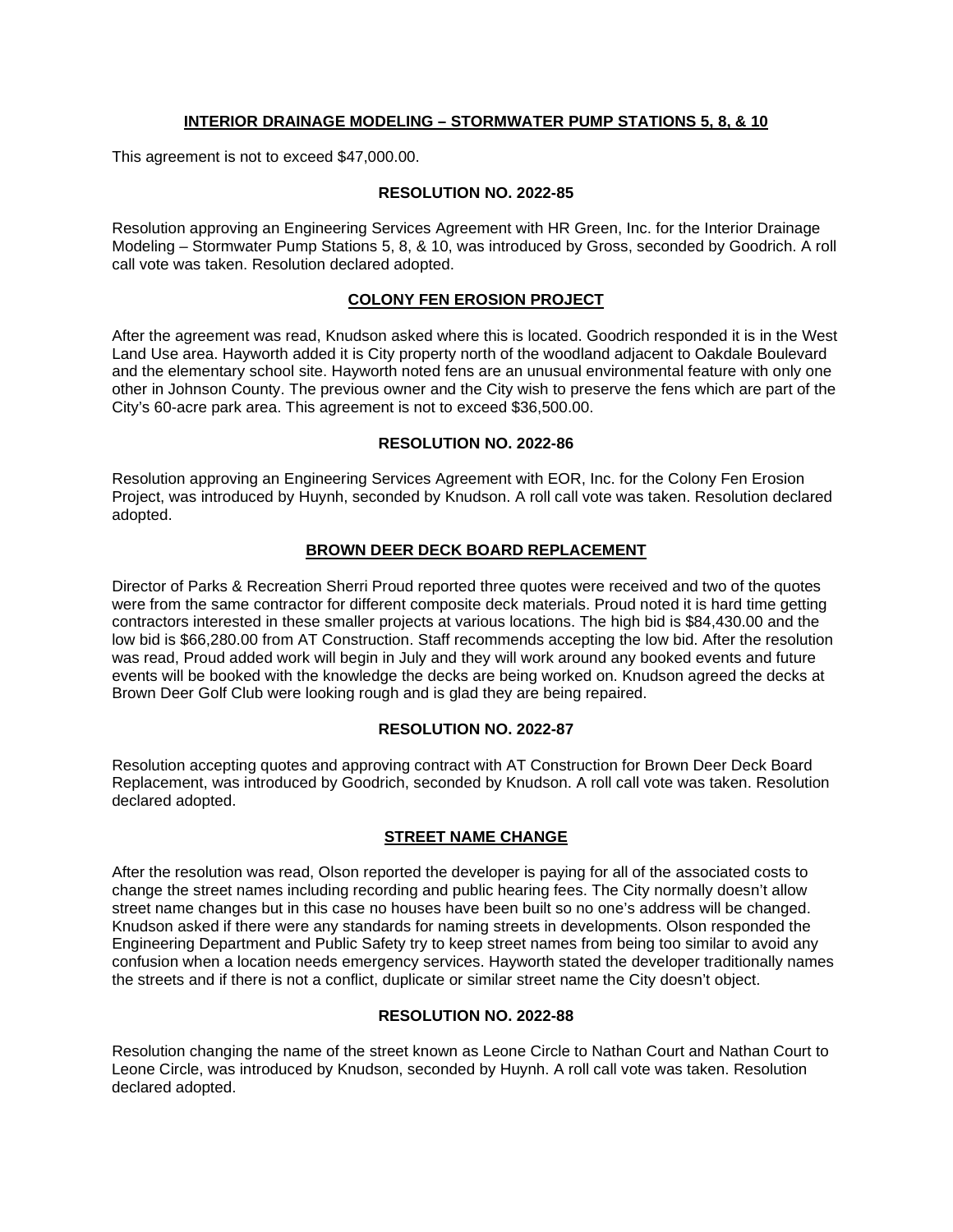## **RENTAL PERMIT FEES**

This amends the Rental Permit Fee schedule to a flat \$50.00 Rental Permit Fee regardless of building type or ownership in order to simplify the fee schedule and those two factors do not alter the level of service the City provides.

### **RESOLUTION NO. 2022-89**

Resolution amending the 2022 Schedule of Rental Permit Fees to be collected pursuant to Chapter 145 of the Code of Ordinances (2011) of the City of Coralville, was introduced by Gross, seconded by Huynh. A roll call vote was taken. Resolution declared adopted.

### **AMERICAN RESECUE PLAN ACT BENEFICIARIES**

After the resolution was read, Knudson asked how much of the American Rescue Plan Act (ARPA): funds are left. Several staff and Council Members responded \$48,000.00. It was noted the following will receive a portion of the City's share of ARPA funds: Houses into Homes will receive \$5,000.00; Neighbors helping Neighbors will receive \$2,000.00; the Johnson County Housing Trust Fund will receive \$200,000.00 and the Johnson County Direct Assistance Program will receive \$30,000.00.

### **RESOLUTION NO. 2022-90**

Resolution designating certain beneficiaries of funding through the City's share of funding received through the American Rescue Plan Act, was introduced by Huynh, seconded by Gross. A roll call vote was taken. Resolution declared adopted.

## **MOTION BY KNUDSON TO APPROVE CONSENT CALENDAR items a-x inclusive:**

- **a)** Approve minutes for the May 10, 2022 Coralville City Council Regular Meeting.
- **b)** Approve Taxicab Company License for *Big Ten Taxicab*: 06/01/2022 through 05/31/2023.
- **c)** Approve Iowa Retail Permit Applications for Cigarette/Tobacco/Nicotine/Vapor: Eff. 07/01/2022 through 06/30/2023. (See memo.)
- **d)** Approve Class C Beer Permit with Carryout Wine and Sunday Sales for *Walgreens #5977*: Eff. 06/11.
- **e)** Approve Class C Beer Permit with Carryout Wine and Sunday Sales for *Walgreens #10985*: Eff. 06/11.
- **f)** Approve Class B Liquor License with Sunday Sales for *Staybridge Suites*: Eff. 6/11.
- **g)** Approve Class C Beer Permit with Sunday Sales for *Cantebury BP Amoco*: Eff. 06/15.
- **h)** Approve payment to Flashing Thunder Fireworks for 4<sup>th</sup>Fest and FryFest Fireworks (#2022-01): \$22,898.32.
- **i)** Approve payment to **Iowa City UNESCO City of Literature** for FY 2021-2022 Partnership Dues (\$10,000.00) and Paul Engle Prize Sponsorship (\$20,000.00): \$30,000.00.
- **j)** Approve payment to **Confluence** for the 5<sup>th</sup> Street Master Plan (#23476): \$4,542.73.
- **k)** Approve payment to **Musco Sports Lighting, LLC** for the Youth Sports Complex Soccer Fields:
	- **i)** Invoice #363738 \$60,969.00<br> **iii** Invoice #363464 \$118.852.00
	- **ii)** Invoice #363464
- 
- **l)** Approve payment to **AT Construction** for 50% down payment due upon award of contract for Brown Deer Deck Board Replacement (2/7/2022): \$33,140.00. (The other 50% is due upon completion of the project.)
- **m)** Approve payment to **Smith Landscape & Design Co.** for tree order (#16640): \$10,885.00.
- **n)** Approve payment to **McCullough Creative** for Joint Stormwater Management Campaign – Phase Two (#INV-13451): \$18,840.00.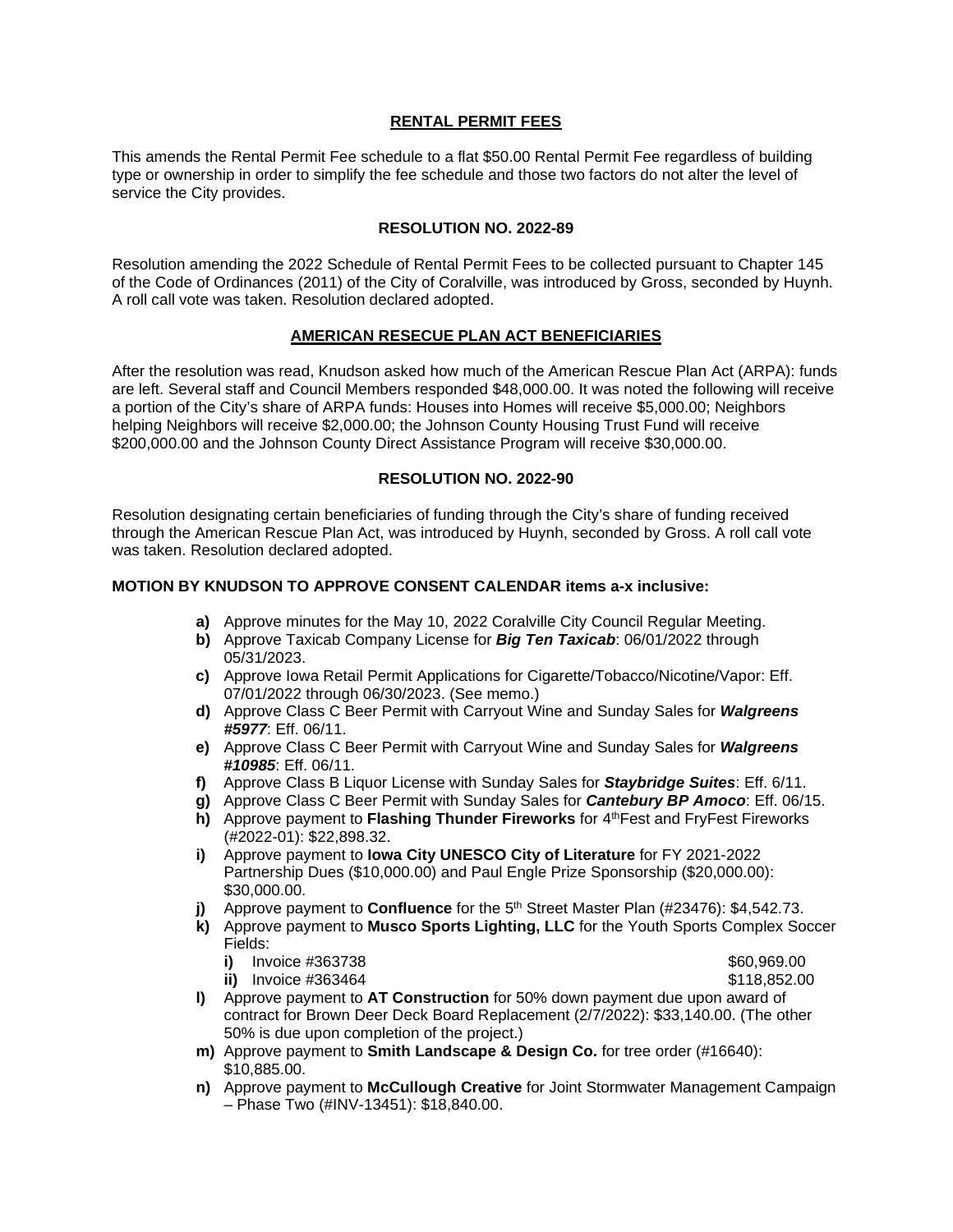- **o)** Approve payment to **Veenstra & Kimm, Inc.** for Well No. 15 Improvements Design Services (#3): \$1,052.00.
- **p)** Approve payment to **EOR, Inc.** for Central Park Project (#01147-0008-4): \$6,082.50.
- **q)** Approve payment to **Shive-Hattery, Inc.** for 5<sup>th</sup> Street Improvements (#1219270-6)
- **r)** Approve Change Order #41 to **Metro Pavers, Inc.** for Coral Ridge Avenue Improvements – Holiday Road to Oakdale Boulevard: +\$63,314.88. (No actual payment involved as this is related to closing the final audit with the Iowa Department of Transportation.)
- **s)** Change Order with **Pierce Manufacturing** for the complete refurbishment of the current Coralville Fire Department rescue truck: +\$30,936.00. (This contract was originally approved at the 5/25/2021 Council Meeting for \$191,913.00. This change order will cover additional items not covered by the original bid that need to be repaired.)
- **t)** Approve bid and payment from **Star Equipment, Ltd. of Cedar Rapids, Iowa** for one new 6-ton class excavator: Not to exceed \$77,695.00. (Funds for this purchase will come from Road Use Reserves.)
- **u)** Approve bid and payment from **Berg Auto Corp. of Iowa City** for one 24', 20,000 lbs., tilt deck equipment trailer: Not to exceed \$16,827.00. (Funds for this purchase will come from Road Use Reserves.)
- **v)** Approve bid and payment from **Star Equipment, Ltd. of Cedar Rapids, Iowa** for one Compact Track Loader: Not to exceed \$62,550.00. (This will replace the Street Department's 2009 John Deere 325 skid loader. Funds for this purchase will come from Road Use Reserves.)
- **w)** Approve the September 2021, October 2021, November 2021 and December 2021 Treasurer's Reports.
- **x)** Approve Bill List for May 24, 2022.

Seconded by Huynh. A roll call vote was taken. Motion carried.

Receipts for the month of September were General: \$2,690,243.98; Road Use: \$537,614.67; Police Grant: \$2,955.57; Employee Benefits: \$485,866.55; Iowa River Landing Operation: \$536,789.03; TIF-12th Avenue: \$114,625.06; TIF-Oakdale: \$4,631.42; TIF Mall/Hwy 6: \$1,283,180.31; Debt Service: \$7,592,569.43; Rental Properties: \$16,202.83; Street Improvements: \$1,293.40; Iowa River Landing: \$1,014.45; Brownfields: \$455.26; West Land Use: \$1,222,023.80; Trust & Agency: \$19,545.00; Perpetual Care: \$150.00; Water: \$289,653.02; Sewer: \$1,734,301.53; Parking: \$514,831.05; Solid Waste: \$111,580.35; Transit: \$121,974.51; Storm Water: \$57,176.97; Hotel: \$350,128.99. Total receipts for September 2021 were \$17,688,827.18 and of this \$3,074,724.77 were property tax.

Receipts for the month of October were General: \$8,148,510.23; Road Use: \$382,889.84; Police Grant: \$5,723.05; Employee Benefits: \$1,743,222.04; Iowa River Landing Operation: \$229,619.11; TIF-12<sup>th</sup> Avenue: \$875,759.38; TIF-Oakdale: \$1,299,648.68; TIF-Mall/Hwy 6: \$3,447,974.04; Debt Service: \$1,743,231.82; Special Assessment: \$1,570.14; Rental Properties: \$22,941.40; Iowa River Landing: \$9,628.20; Brownfields: \$8,345.19; Coral Ridge Avenue: \$85,000.00; 1st Avenue Area: \$175.20;North End Area: \$241,764.33; Wastewater Improvements: \$268,447.01; Trust & Agency: \$11,454.75; Perpetual Care: \$250.00; Water: \$404,011.36; Sewer: \$876,588.60; Parking: \$474,377.53; Solid Waste: \$133,212.15; Transit: \$165,114.56; Storm Water: \$284,729.45; Hotel: \$119.19. Total receipts for October 2021 were \$20,864,307.25 and of this \$13,905,329.50 were property tax.

Receipts for the month of November were General: \$1,668,427.94; Road Use: \$414,751.09; Police Grant: \$320.13; Employee Benefits: \$120,392.16; Iowa River Landing Operation: \$276,486.22; TIF-12<sup>th</sup> Avenue: \$202,398.61; TIF-Oakdale: \$101,024.37; TIF Mall/Hwy 6: \$603,607.83; Debt Service: \$154,094.25; Rental Properties: \$16,011.57; Iowa River Landing: 273.69; Brownfields: \$266.57; Trust & Agency: \$3,619.60; Perpetual Care: \$425.00; Water: \$279,727.10; Sewer: \$476,243.85; Parking: \$453,778.82; Solid Waste: \$113,752.32; Transit: \$108,157.06; Storm Water: \$55,855.85; Hotel: \$606,308.66. Total receipts for November 2021 were \$5,655,922.69 and of this \$1,516,082.20 were property tax.

Receipts for the month of December were General: \$2,280,353.60; Road Use: \$366,074.66; Police Grant: \$1,254.62; Iowa River Landing Operation: \$221,191.57; TIF-12th Avenue: \$47,764.32; TIF-Oakdale: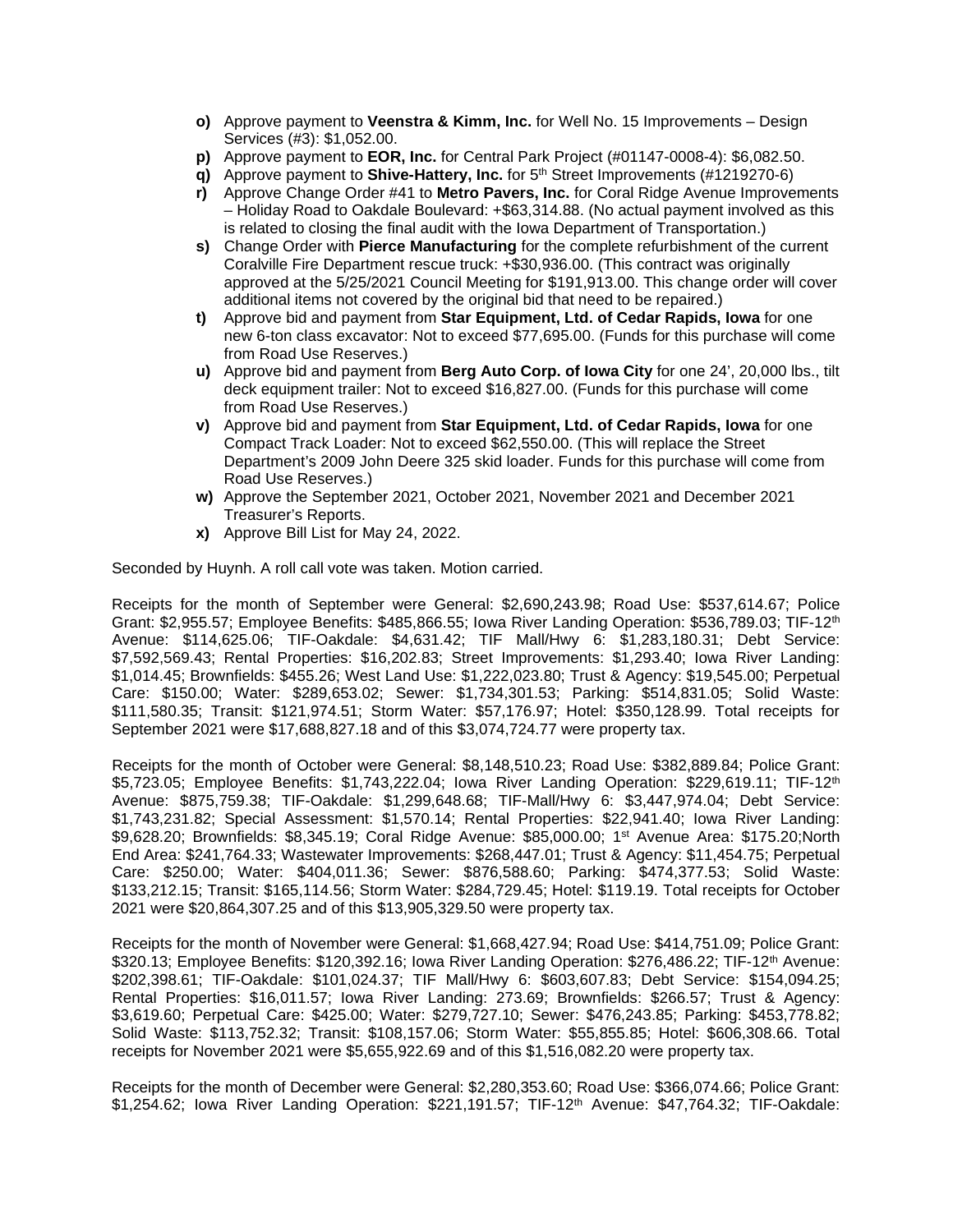\$108,222.21; TIF-Mall/Hwy 6: \$234,366.75; Debt Service: \$246,784.11; Rental Properties: \$16,011.57; Iowa River Landing: \$276.28; West Land Use: \$375,000.00; Trust & Agency: \$42,654.73; Perpetual Care: \$300.00; Water: \$278,313.41; Sewer: \$469,462.91; Parking: \$474,912.45; Solid Waste: \$111,807.60; Transit: \$133,452.99; Storm Water: \$59,083.35; Hotel: \$47,339.90. Total receipts for December 2021 were \$5,664,614.68 and of this \$1,094,050.73 were property tax.

City Administrator Kelly Hayworth had nothing to report at this time.

Mayor Meghann Foster reported the next performance at the Center for the Performing Arts will be Spamalot, June 10<sup>th</sup> through the 12<sup>th</sup>. The performance will be put on by local high school students and Foster will have a cameo in the production. Foster encouraged everyone to enjoy the performance because the kids have been phenomenal during the rehearsals she has attended and it is amazing how much talent this community has. Foster announced early voting for the Primary is going on now at the Johnson County Auditor's Office through June 6<sup>th</sup> on weekdays from 8:00 AM to 5:00 PM. They will be closed Memorial Day and there will be satellite voting at the Coralville Public Library on Saturday, June 4<sup>th</sup> from 10:00 AM to 4:00 PM. Foster encouraged everyone to get out and vote.

City Attorney's Don Diehl and Kevin Olson had nothing to report.

Councilmember Mike Knudson reported the *Beatles vs Stones* will be performed by City Circle at the Center for the Performing Arts tomorrow night because he and his wife have tickets. Knudson noted the horrific murders that happened at the school in Texas and pointed out there are 45,000-gun deaths in the U.S. annually and 20,000 of those are homicides with others being suicides or accidental. 4,300 of those deaths are children. Australia has a tenth of the U.S. death rate related to guns and have tougher gun laws. You compare this with 4 American deaths in Benghazi, Libya that resulted in 10 investigations, 7 congressional probes, 33 congressional hearings and a lot of America's attention and Knudson guaranteed 4,300 children dying from guns will not bring anything near that to Washington D. C. and that depresses his wife and him.

Councilmember Mitch Gross gave Anish & Anjali Lodh a shout out for being honored by the City of Iowa City Human Right's Commission with the 2022 Youth Human Rights Award. This award is for youth who have helped advance human rights causes locally or globally. Anish & Anjali Lodh won the award for their work and advocacy on behalf of Asian Americans and they were one of the leading forces behind the Iowa City Community School District approving a day off in January for the next three years to accommodate students and families celebrating the Lunar New Year and recognize it as an important Asian holiday. Gross as an educator working at a school noted todays news of the shooting at the school in Texas has been devastating. Gross noted as a local entity there is not much they can do which is unfortunate because he thinks they would have the votes to do something. Gross congratulated local seniors at West, Liberty and City High Schools who had their last day of High School today and will graduate this coming Sunday at the Xtream Arena.

Councilmember Hai Huynh spoke as the mother of four young children who are all in school and she couldn't help but think, after news of the school shooting in Texas, where can we keep our children safe if not at a school and how did we get to this point? Huynh's heart goes out to the families affected by today's shootings in Texas and to all of the families affected by gun violence. Huynh believes as a country we need to do something about it and as a community if we could do something about it, we would have the votes to make change but we can't because of state and federal law. What we can do is hold each other accountable and turn out to vote for candidates that will work for you, for your safety and your children's safety for generations to come. Huynh stated we make positive change one vote at a time. Huynh reported the Direct Assistance Program at Johnson County has extended its deadline to Friday, May 27<sup>th</sup> at 2:00 PM. Anyone who has been excluded from receiving funds can get help applying at the Johnson County Human and Health Services Building, the North Liberty Library, Iowa City Library, Coralville Library and the Food Pantry. Huynh announced the Mobile Clinic will be at the Coralville Public Library this Saturday, May 28<sup>th</sup> from 11:30 AM to 2:30 PM to offer free health screening services. Huynh announced the Coralville Community Food Pantry will be closed this Saturday for Memorial Day so if you